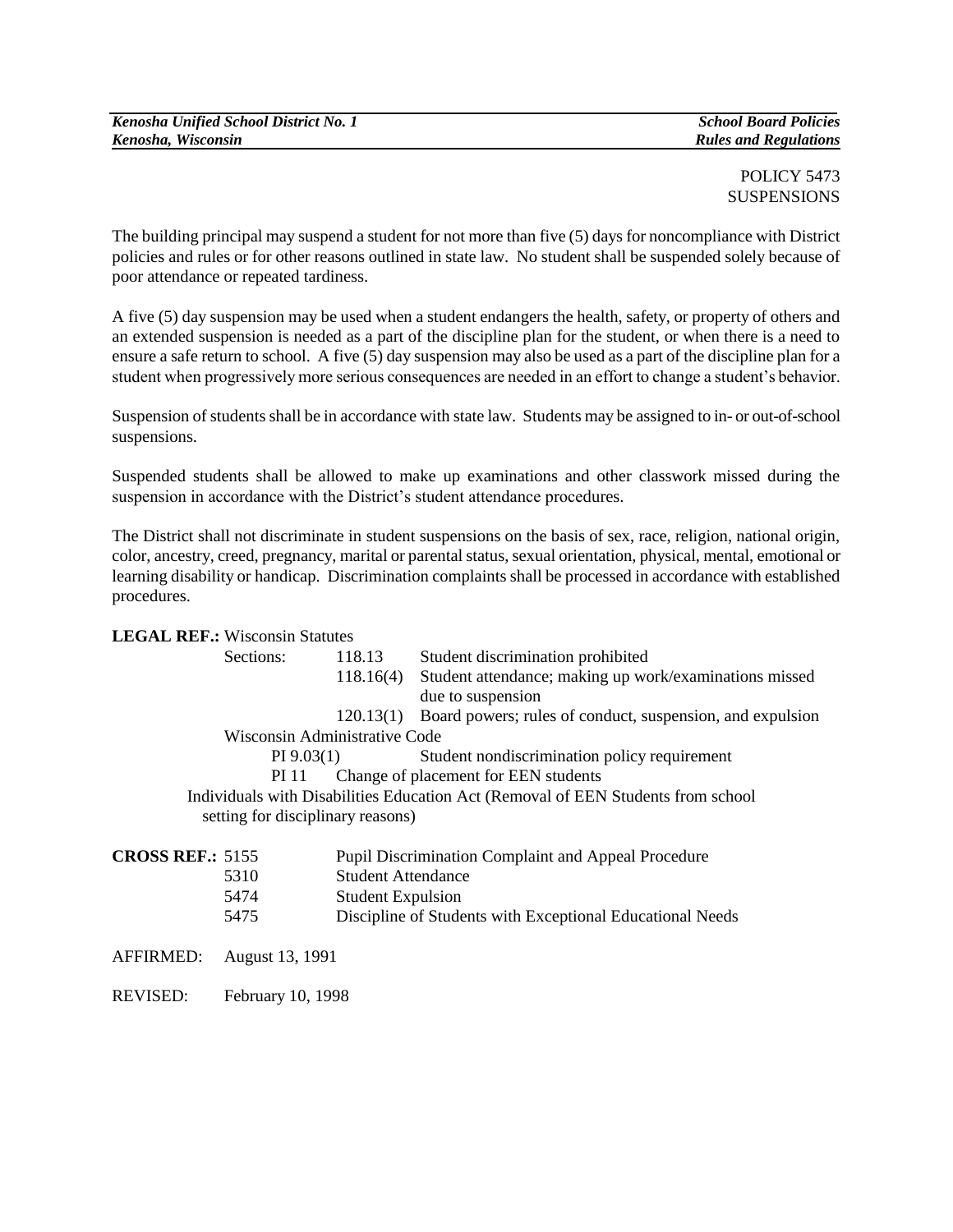RULE 5473 SUSPENSION

## A. In-School Suspension

- 1. In-school suspension is to be used for students in violation of District policies and/or rules at the elementary or secondary level where appropriate.
- 2. The principal/designee will assign students to in-school suspension.
- 3. The student's parent/guardian will be informed of the in-school suspension.
- 4. The length of time a student will be assigned in-school suspension shall be the remainder of school day to a maximum of three days.
- 5. The student will meet with the school counselor during or following in-school suspension as needed.
- 6. Classwork will be assigned and completed during in-school suspension in accordance with the District's student attendance procedures. Credit will be given for work completed.
- B. Out-of-School Suspension
	- 1. The principal may suspend a student from school for any of the following conduct:
		- a. Noncompliance with District policies or school rules;
		- b. For knowingly conveying any threat or false information concerning an attempt or alleged attempt being made or to be made to destroy any school property by means of explosives;
		- c. Conduct while at school or under the supervision of a school authority which endangers the property, health or safety of others;
		- d. Conduct while not at school or while not under the supervision of a school authority which endangers the property, health or safety of others at school or under the supervision of a school authority; or
		- e. Conduct while not at school or not under the supervision of a school authority which endangers the property, health or safety of any District employee or School Board member.
	- 2. Students shall be suspended from school when required by state law. .
	- 3. A suspension shall not exceed five school days for each noncompliance of District policies or school rules or misconduct, except that a student may be suspended for not more than 15 consecutive school days pending an expulsion hearing. Students with exceptional education needs may not be suspend for more than 10 days, except as otherwise specifically provided by law.
	- 4.Prior to suspension, a student shall be advised of the reason for the proposed suspension. The student shall have the right to respond except in emergency situations. It is the responsibility of the principal/designee to determine that the student is guilty of noncompliance with a District policy or school rule or of the conduct charged and that the suspension is reasonably justified.